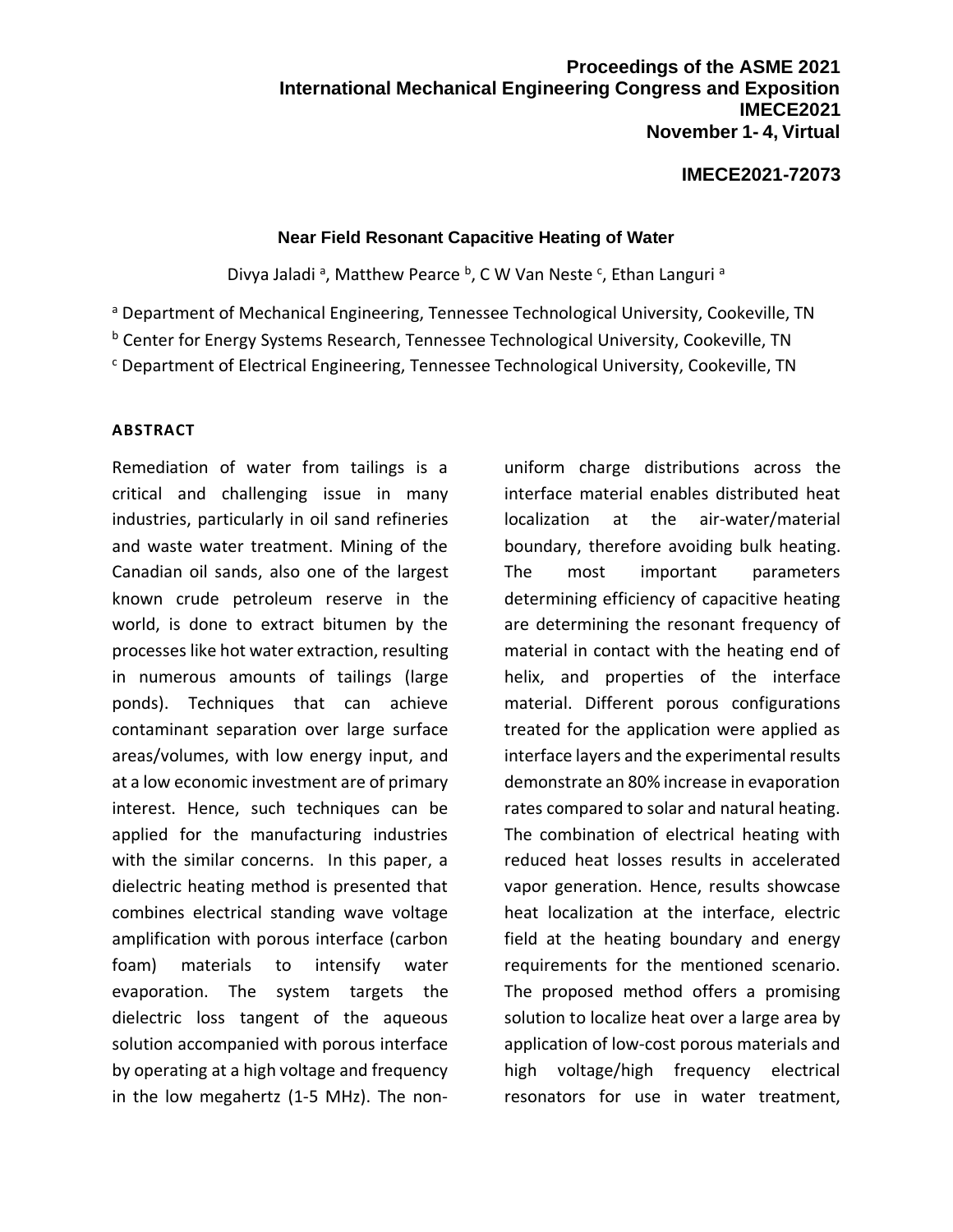remediation, and go further with distillation applications for water reclamation.

Keywords: Near Field RF heating, Heat localization, interface media, Evaporation

#### **NOMENCLATURE**

- $V$  Voltage in volts
- A Absorbance
- T Transmittance %
- $I$  light intensity entering
- $\varepsilon$  Permittivity
- $\varepsilon$ " dielectric loss
- $\varepsilon'$ ′ dielectric constant
- $tan\delta$  dielectric loss constant
- $\rho$  material density
- $c_p$  specific heat of the material
- *k* thermal conductivity and
- q heat
- I current in amps
- R resistance in ohms
- $t$  time in seconds
- $Q$  Charge in coulombs
- PPI Pores per Inch
- PVC Polyvinyl Chloride
- RF Radio frequency

## **1. INTRODUCTION**

Oil sands production in Alberta has been expanding rapidly from past decade increasing the concerns of environmental impacts. Surface oil mining is one technique where oil sands are scooped from the land and bitumen is extracted, this process uses innumerous amounts of water leading to increased water usage and re-usability concerns (Jordaan, 2012). These large quantities of toxic waste water comprising of water (65% wt.), sands, slit, clay, and bitumen is produced as by-product of oil extraction. Currently, this filtration of tailings is a very slow process leading to long

term storage hence increasing the number of tailings, which is costly to handle and posing serious environmental concerns. Different processes developed for the management of tailing ponds over the years. Main challenges are faced in efficient dewatering and the high energy-intensive pre-process. Therefore, work is required in the area to efficiently tackle this water problem by not adding to the existing number of tailing ponds in the area (EPA; Parks).

Radio frequency (RF) heating or dielectric heating has application in food industry and plethora of research has been done in the area. Di-electric heating involves heating of electrically insulated materials by dielectric loss. Varying magnetic field across the material results in energy dissipation as the molecules continuously change with electric field. This can be done in two ways: 1) farfield, and 2) near-field by heating electrodes (Abraham et al., 2013). Near-field RF heating has various applications designed in biomedical implants (Ko et al., 1977), powering vehicle, optical microscopy and spectroscopy (Jones & Raschke, 2012; Taubner et al., 2004).

Here we are proposing the near field capacitive heating as a solution to accelerate evaporation from tailing pond in oil refineries or manufacturing industries with the similar concerns. In this paper, laboratory experiments were conducted considering the different concentrations of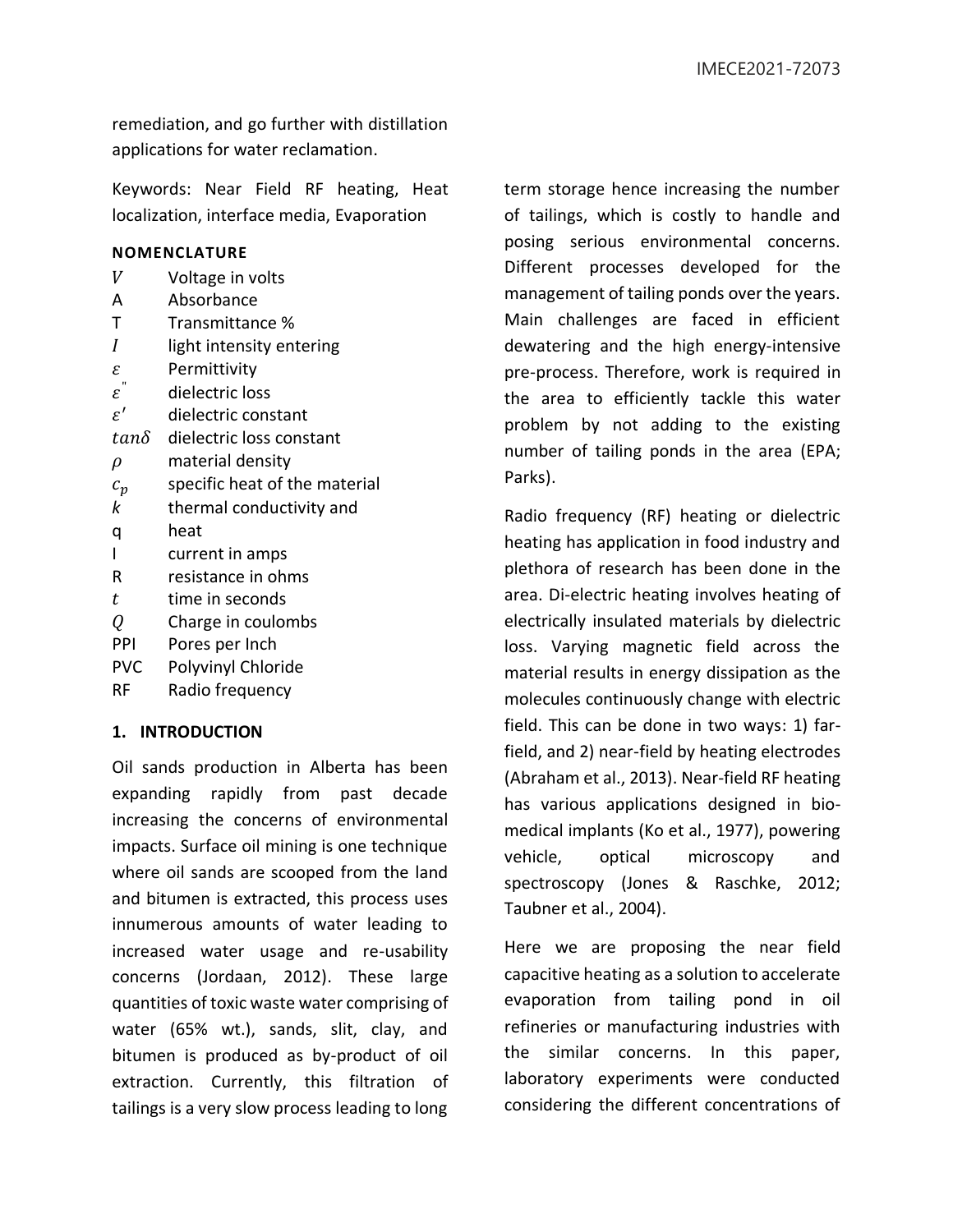the di-electric materials and compared with general di-electric heating rates. The purpose of this research is to increase the evaporation of waste toxic water byproduct from facilities like oil refineries facilitating them for less energy treatment methods. In this paper, tap water is utilized for experimental studies with radio wave frequency ranging from 1-5 MHz. Results demonstrate high evaporation rates while taking less energy input when compared with traditional methods. This paper is focused on the rate of evaporation through dielectric heating of tap water by a solenoid with and without a dielectric material (an insulator). When di-electric material is used, an insulator material is placed at surface layers of water. Di-electric heating can also be efficiently used in treating toxic water as proposed in this paper where less energy could be used when compared with currently available methods such as Reverse Osmosis, and Forward Osmosis.

#### **2. MATERIALS AND METHODS**

A porous material made with carbon is employed as an air-water interface material, Figure 1.



Figure 1: Porous carbon foam material used as interface medium in experiments

Porosity of carbon foam can be varied. With increase in porosity of carbon, density is decreased as void space is dominated. The carbon foam is chemically processed with a four molar nitric acid solution for four hours under continuous stirring, in order to make it hydrophilic (Kuzhir et al., 2017). The hydrophilicity of the carbon foam helps the greater rate of capillary action, so enhance the liquid delivery for evaporation.

As the carbon foam is a porous medium, the capillary action of the media lets the water vapor to escape from the porous arrangement. The optical properties of this interface material were measured using a GENESYS 10S UV-Vis Spectrophotometer. According to the Beer-Lambert law, absorbance (A) is given as (Swinehart D. F., 1962)

$$
A = -\log_{10} \frac{I}{I_0} = acX \tag{1}
$$

where A is absorbance,  $\varepsilon$  is molar absorptivity,  $I$  and  $I_0$  are intensities of monochromatic light entering through one face of sample and exiting through other face of cuvette, respectively. The relation between transmittance and absorbance in terms of wavelength can be written as:

$$
A = -log_{10}T \tag{2}
$$

where T is Transmittance, values experimentally measured for the porous material are seen in Figure 2. Since the transmittance values of the material is less than 15%, it is implied that the conduction losses are minimum to the surrounding material.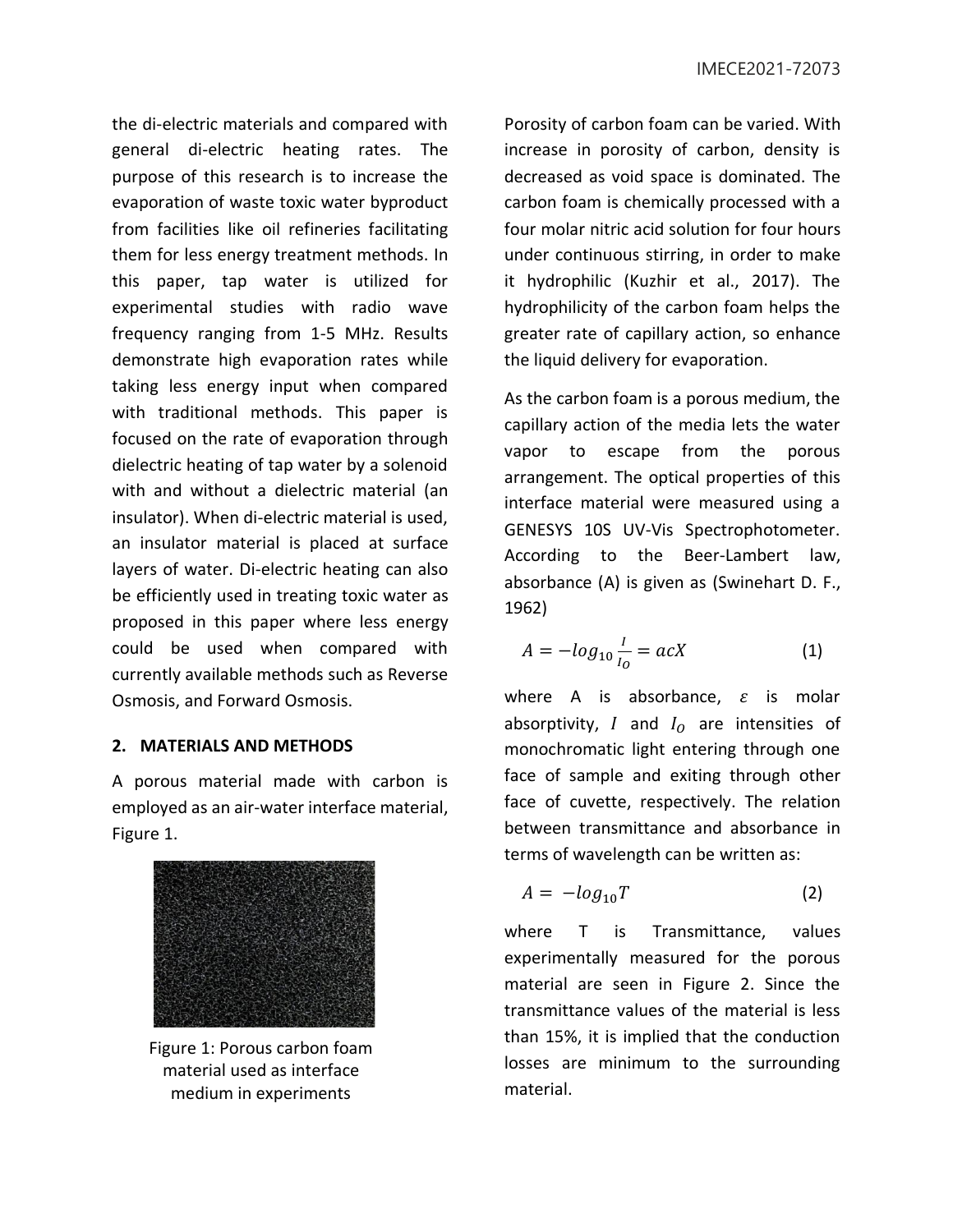

Figure 2: Optical transmittance of Carbon Foam interface medium, measured with GENESYS 10S UV-Vis Spectrophotometer

### **3. Experimental Setup**

The proposed work was done using a function generator, radio frequency amplifier, Oscilloscope, solenoid wound around non-magnetic tube and an acrylic container with water to be evaporated or treated. One end of the copper wound helix acts as input source and other end is categorized as the heating end, and acts as input to the treatment pond/prototype. Equipment and arrangement are shown in Figure 3a. A proposedly di-electric material of porous texture is placed at the air-water interface as shown in Figure 3b, where heating end is placed in the material. Two carbon foam porosities of 20 and 45 pores per inch (PPI) are tested as interface media, each is one inch thick.







Figure 3: (a) experimental set-up of radio frequency capacitive heating with RF power amplifier, function generator, Oscilloscope, and (b) acrylic prototype used for test, with the interface/dielectric material placed at the air-water interface.

Temperatures readings at definite time intervals are taken at three depth levels are acquired using J type thermocouples, connected to a Keysight data acquisition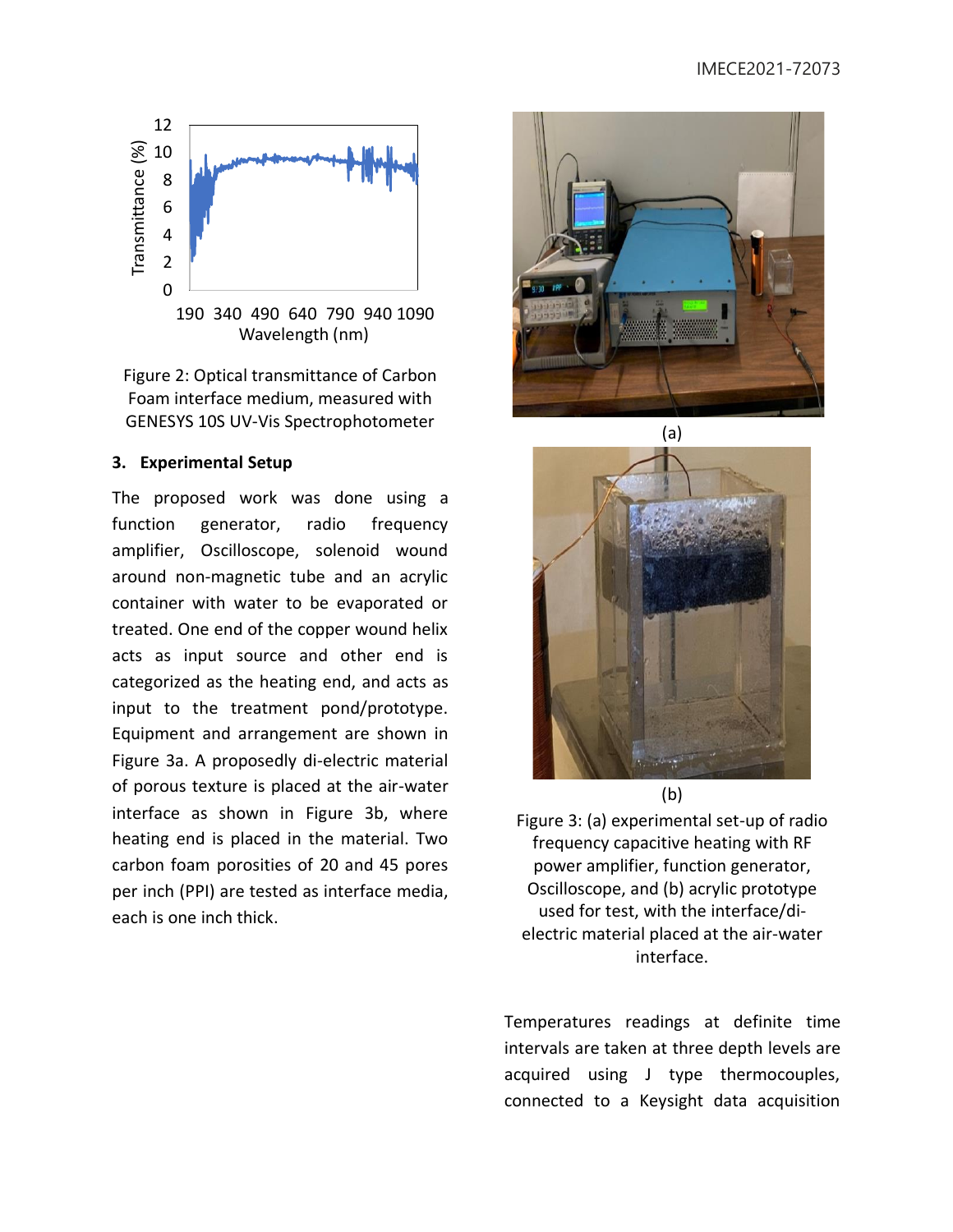unit. Thermocouples are arranged at three different depths to study water temperatures at three locations. When the temperature is measured, test unit was on standby, to maintain electric field undisturbed from thermocouple interaction.

# **4. Theory**

When AC input is given to any dielectric material, molecules align respectively depending on the material (Abraham et al., 2013; Van Neste et al., 2014). Energy dissipation decreases with increase in frequency directly related to dielectric loss. Dielectric heating is majorly material dependent

$$
\varepsilon = \varepsilon' - j\varepsilon^{n} \tag{3}
$$

Where Permittivity  $(\varepsilon)$  of the material is given by complex equation of imaginary product of j and dielectric loss  $(\varepsilon^{''})$  subtracted from dielectric constant  $(\varepsilon')$ .

Electric power density lost per unit volume in the form of heat is given as:

$$
q = \omega \varepsilon' (tan \delta) E^2 \tag{4}
$$

Where E is electric field strength and  $tan\delta$  is dielectric loss constant, it is expressed as ratio of dielectric losses to the dielectric constant.

$$
(tan\delta) = \frac{\sigma + \omega \varepsilon^{n}}{\omega \varepsilon'} \tag{5}
$$

To develop temperature profiles while capacitive heating, heat transfer equation in electromagnetic field is expressed in the following terms:

$$
\rho c_p \frac{\partial T}{\partial t} = \nabla(\mathbf{k}\nabla T) + q \tag{6}
$$

Where  $\rho$  is material density,  $c_p$  is specific heat of the material, *k* is thermal conductivity and q is heat

# **5. Results**

When an alternating current is applied at a specific frequency and amplitude in the range of radio frequency. Molecular moment line up with changing electric field, the heating tip of the solenoid is immersed in the dielectric medium or water when testing the baseline case. Energy from the heating end is transferred to the surrounding material in the form of thermal energy. Thereby, heating the water resulting in vapor generation, escaping through the pores of interface media, by the application of capillary action of porous arrangement. When heat is applied to the material and heat localizing abilities of the material are used to localize heat thereby accelerating the evaporation rates. Here dielectric properties of the interface material are considered beneficial for not transmitting heat to the bottom layers, evident from Figure 4. Infrared images are taken at regular intervals from the beginning till end of the experiment.

Figure 5 (a) shows the mass evaporated in 2 tested cases with and without interface heating. A mass balance is placed beneath the prototype to continuous record the mass change data. The higher the frequency is set; the more energy is released. However, this frequency range is set based on the material where this energy is to be imparted. The frequency of material at which the heating starts is termed as resonant frequency of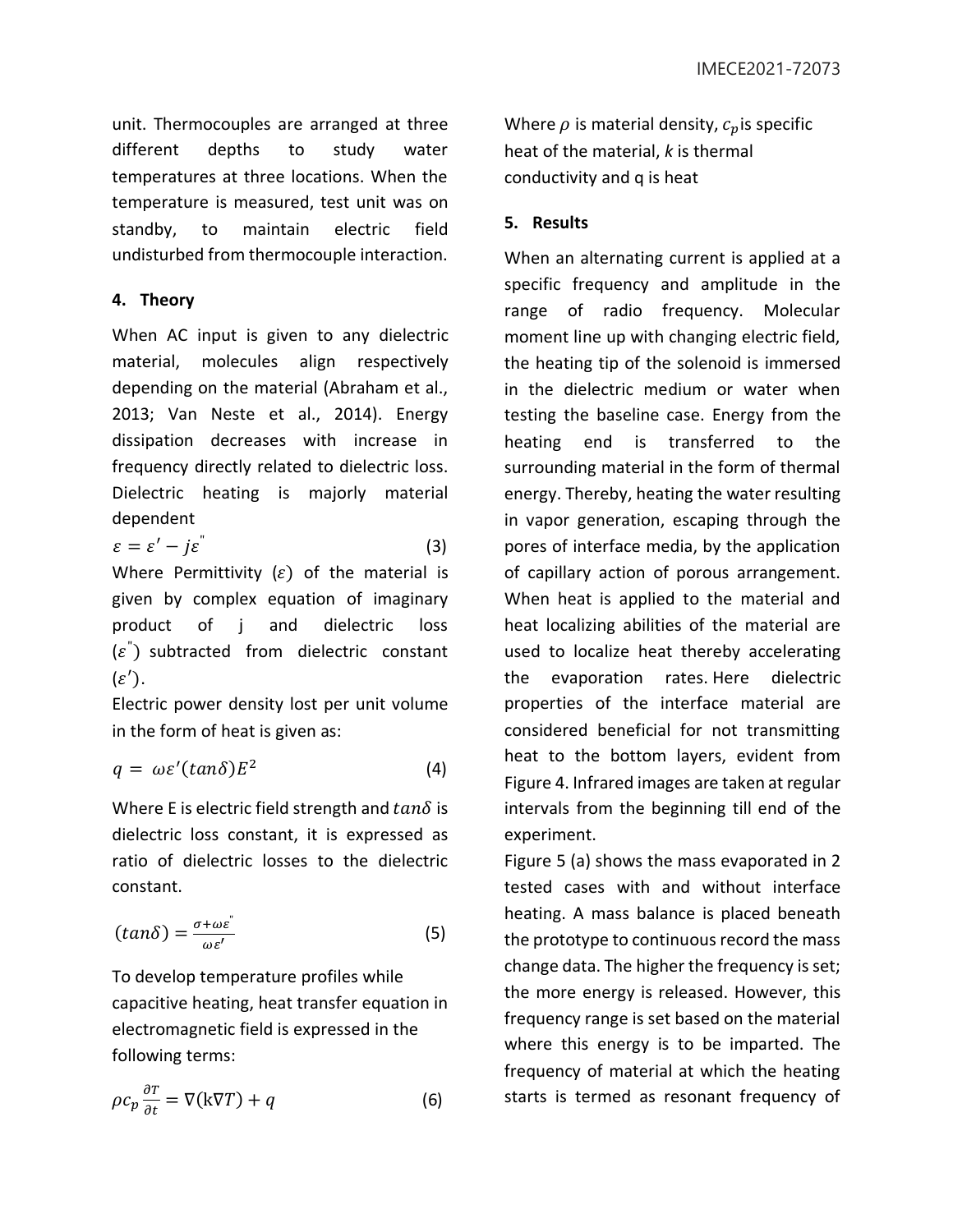material, where the heating end is in immersed. This can be said from waveform pk-pk voltage from O-scope.



(b)

Figure 4: Infrared image of prototype at the end of test; (a) top view, and (b) side view.

Energy consumption calculations are done based on Ohm's law, where

$$
V = I \times R \tag{7}
$$

V is voltage in volts, I is current in amps, R resistance in ohms.

Charge

$$
Q = I \times t \tag{8}
$$

 $t$  is time in seconds. From this energy transferred is calculated

$$
E = V \times I \times t \tag{9}
$$

Figure 5 shows the energy consumption in base and interface case. In this test scenario, medium was considered as load for power transmission, consequently energy consumption rates varied. Energy consumption is 5.7 times less with carbon foam of 45 PPI dielectric medium, due to effective heat transfer. At 162°F temperature, bubbles formed at the top four corners of the container as in Figure 4, this appeared as an indication of heating and vaporization followed the process. (a)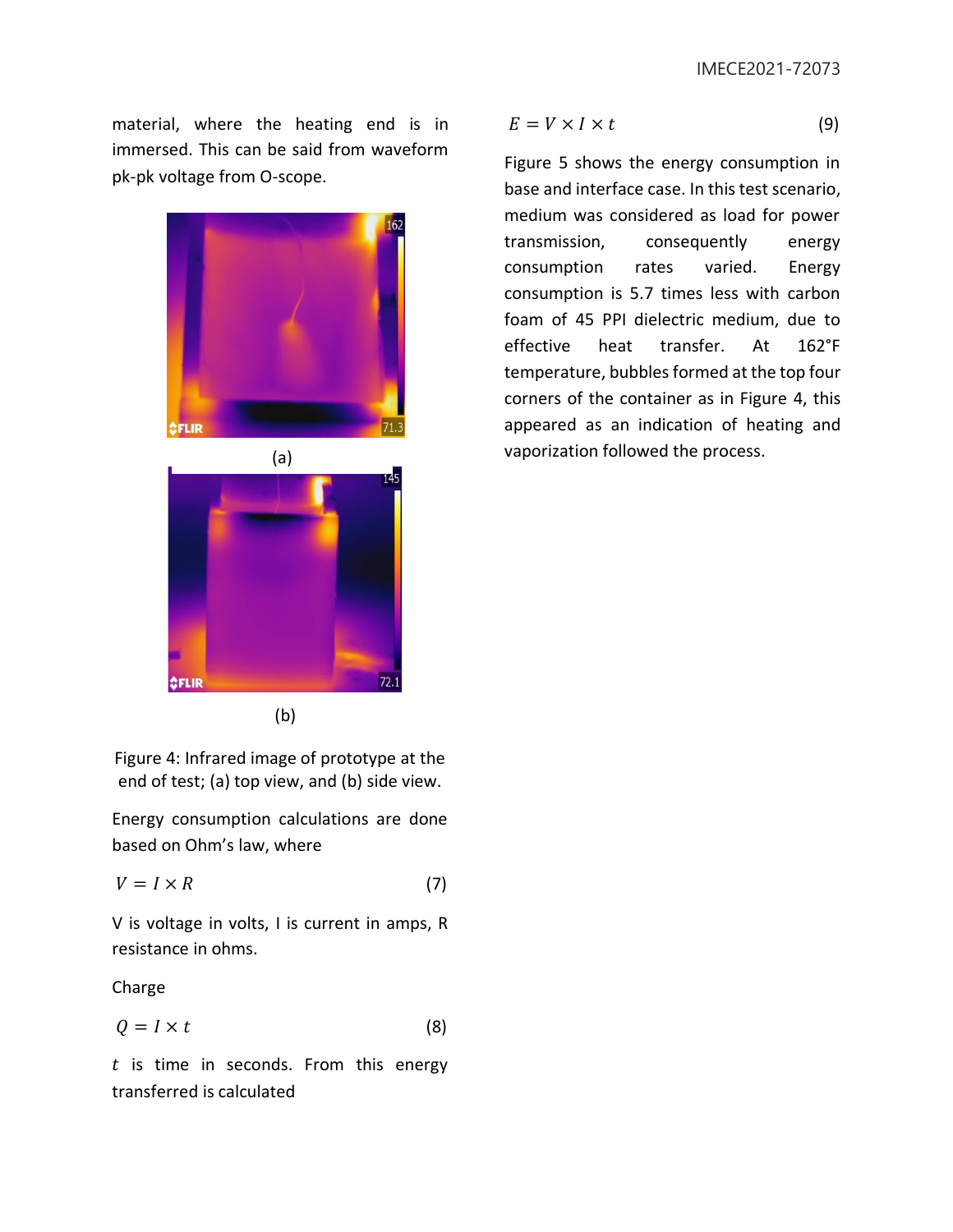

Figure 5: (a) amount of mass evaporated from the prototype (b) amount of energy consumed for evaporating water in each test case

### **6. Conclusion**

Evaporation rates with two different interface materials are studied and energy consumption is calculated using Ohm's law. Concluding the work, experimental results showed accelerated evaporation rates throughout the experiment and in comparison, with solar based evaporation. Characteristic resonant frequency is varied depending on the material used, and this application is beneficial in reducing the energy consumption. This frequency is recorded for both water or porous interface and this technique is termed as near-field standing wave resonance. With the addition of porous interface, capillary action of the pores aided in mass transfer rates. Therefore, high evaporation rates are recorded and resulted less energy consumption in comparison to baseline.

Baseline RF heating manifested 50% increase in evaporation rates when compared to solar based evaporation (Bahraseman, 2017; Jaladi et al., 2019). For carbon foam 45 PPI, total mass transfer per unit area calculated is  $3.05 \text{ kg/m}^2$ , which is 81% higher in case of porous interface. At 162°F phase change from water to vapor is occurred, even before the boiling temperature of the water, due to composite interface.

 Capacitive RF heating has huge potential in water treatments, rapid heating pattern shows how advantageous is the technique. Our results provide a basis on how the nearfield radio waves are used for accelerated water evaporation, and this process can further be extended to water distillation by condensing, collecting, and re-using.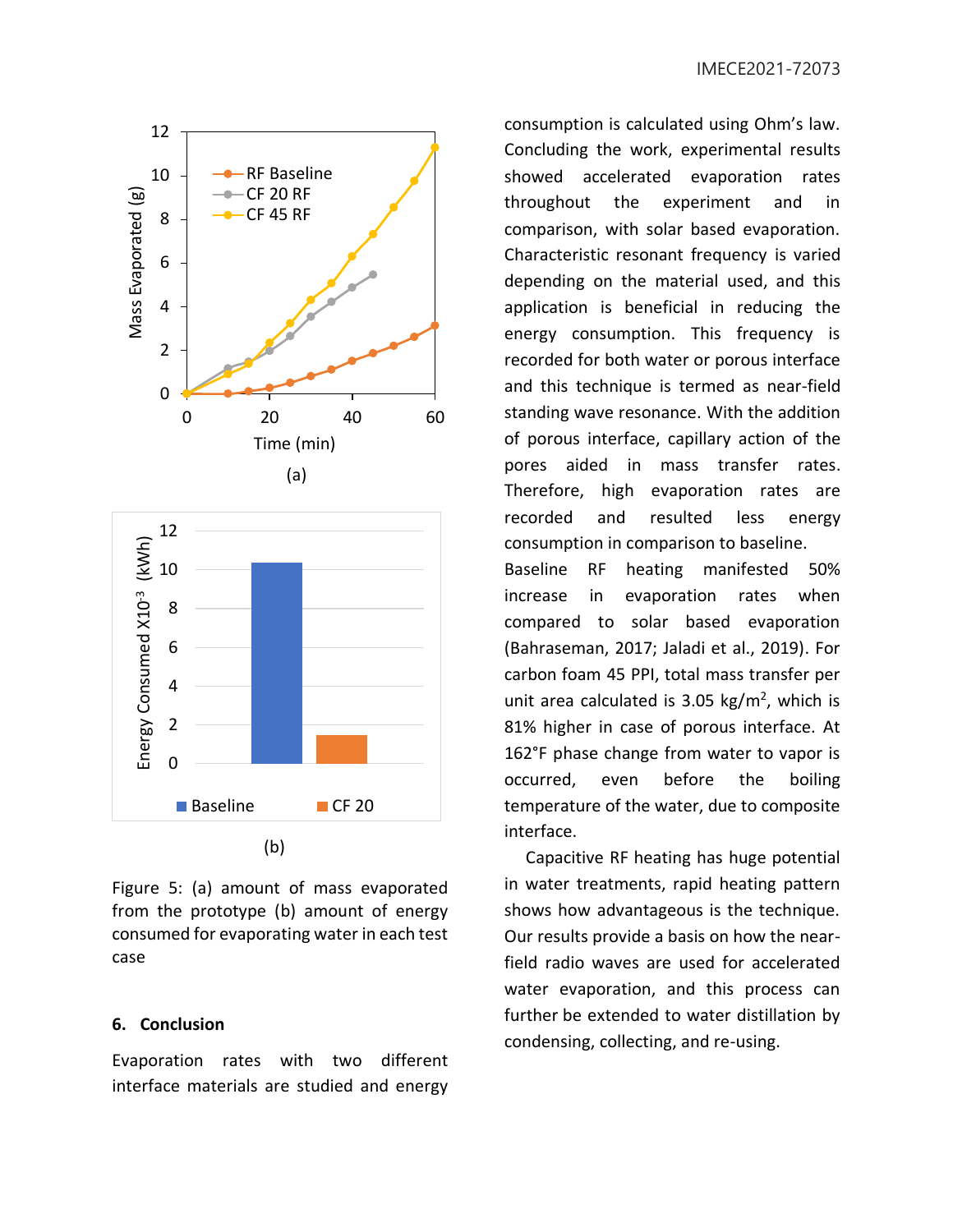### **ACKNOWLEDGEMENTS**

Authors would like to thank Center for Energy Systems Research (CESR), Industrial Assessment Center (IAC), Center for Manufacturing Research (CMR), Mechanical Engineering Department, Electrical Engineering Department, Jeff and Chris from workshop at Tennessee Technological University for their support.

## **References**

- Abraham, T., Gaikwad, R., Hande, A., Phani, A., Afacan, A., & Thundat, T. (2013). *In Situ Heating of Oil Sands Using an Electrical Standing Wave Resonance Excitation Approach*. 1–16.
- Bahraseman, H. G. (2017). *HEAT AND MASS TRANSFER IN THERMAL ENERGY SYSTEMS : EVAPORATION AND ENERGY STORAGE APPLICATIONS* [Tennessee Technological University]. https://search.proquest.com/openvie w/30114feec86489ae0de6b57f61b645 03/1?pq-

origsite=gscholar&cbl=18750&diss=y

- EPA. (n.d.). *Toxic and Priority Pollutants Under the Clean Water Act*. Retrieved November 19, 2020, from https://www.epa.gov/eg/toxic-andpriority-pollutants-under-clean-wateract
- Jaladi, D., Languri, E., & Piras, B. (2019, November 11). Sustainable Waste Water Treatment Using Solar Energy by Heat Localization Through Porous Media. *In ASME International Mechanical Engineering Congress and Exposition, Proceedings (IMECE) (Vol. 8). American Society of Mechanical Engineers (ASME).*

https://doi.org/10.1115/IMECE2019- 12189

Jones, A. C., & Raschke, M. B. (2012). Thermal infrared near-field spectroscopy. *Nano Letters*, *12*(3), 1475–1481.

https://doi.org/10.1021/nl204201g

- Jordaan, S. M. (2012). Land and water impacts of oil sands production in Alberta. *Environmental Science and Technology*, *46*(7), 3611–3617. https://doi.org/10.1021/es203682m
- Ko, W. H., Liang, S. P., & Fung, C. D. F. (1977). Design of radio-frequency powered coils for implant instruments. *Medical and Biological Engineering and Computing*, *15*(6), 634–640. https://doi.org/10.1007/BF02457921
- Kuzhir, P. P., Letellier, M., Bychanok, D. S., Paddubskaya, O. G., Suslyaev, V. I., Korovin, E. Y., Baturkin, S. A., Fierro, V., & Celzard, A. (2017). Electrical Properties of Carbon Foam in the Microwave Range. *Russian Physics Journal*, *59*(10), 1703–1709. https://doi.org/10.1007/s11182-017- 0964-3
- Parks, A. E. and. (n.d.). *Alberta Environment and Parks*. Retrieved November 19, 2020, from https://www.alberta.ca/about-oiloverview.aspx
- Swinehart D. F. (1962). The Beer-Lambert Law. *JournaL of Chemical EducatioN*, *39*, 333–335.
- Taubner, T., Keilmann, F., & Hillenbrand, R. (2004). Nanomechanical resonance tuning and phase effects in optical nearfield interaction. *Nano Letters*, *4*(9), 1669–1672.

https://doi.org/10.1021/nl0491677

Van Neste, C. W., Hawk, J. E., Phani, A., Backs, J. A. J., Hull, R., Abraham, T., Glassford, S. J., Pickering, A. K., &